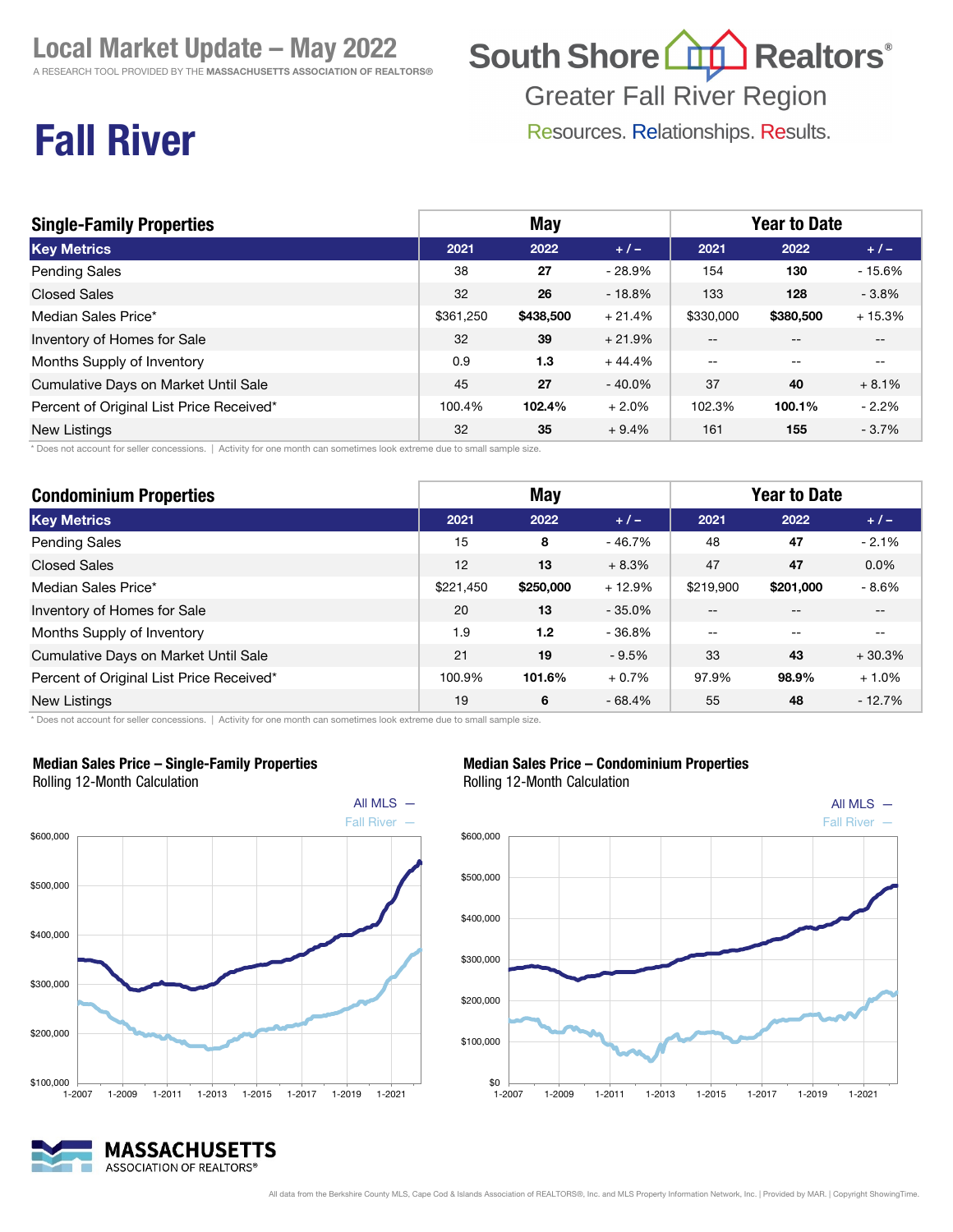A RESEARCH TOOL PROVIDED BY THE MASSACHUSETTS ASSOCIATION OF REALTORS®

## South Shore (11) Realtors<sup>®</sup>

**Greater Fall River Region** 

Resources. Relationships. Results.

### Freetown

| <b>Single-Family Properties</b>          | <b>May</b> |           |          | <b>Year to Date</b> |           |          |  |
|------------------------------------------|------------|-----------|----------|---------------------|-----------|----------|--|
| <b>Key Metrics</b>                       | 2021       | 2022      | $+/-$    | 2021                | 2022      | $+/-$    |  |
| <b>Pending Sales</b>                     | 6          | 7         | $+16.7%$ | 36                  | 42        | $+16.7%$ |  |
| <b>Closed Sales</b>                      | 5          | 9         | $+80.0%$ | 32                  | 38        | $+18.8%$ |  |
| Median Sales Price*                      | \$575,000  | \$610,000 | $+6.1%$  | \$397,500           | \$510,000 | $+28.3%$ |  |
| Inventory of Homes for Sale              | 9          | 10        | $+11.1%$ | $- -$               |           | $- -$    |  |
| Months Supply of Inventory               | 1.2        | 1.4       | $+16.7%$ | $- -$               |           | --       |  |
| Cumulative Days on Market Until Sale     | 12         | 16        | $+33.3%$ | 31                  | 44        | $+41.9%$ |  |
| Percent of Original List Price Received* | 102.8%     | 103.7%    | $+0.9%$  | 99.9%               | 100.2%    | $+0.3%$  |  |
| <b>New Listings</b>                      | 9          | 9         | 0.0%     | 40                  | 49        | $+22.5%$ |  |

\* Does not account for seller concessions. | Activity for one month can sometimes look extreme due to small sample size.

| <b>Condominium Properties</b>            | <b>May</b> |              |                   | <b>Year to Date</b> |           |           |
|------------------------------------------|------------|--------------|-------------------|---------------------|-----------|-----------|
| <b>Key Metrics</b>                       | 2021       | 2022         | $+1-$             | 2021                | 2022      | $+/-$     |
| <b>Pending Sales</b>                     | 0          | 0            | $- -$             |                     |           | 0.0%      |
| <b>Closed Sales</b>                      | $\Omega$   | $\mathbf{0}$ | $\qquad \qquad -$ |                     |           | $0.0\%$   |
| Median Sales Price*                      | \$0        | \$0          | $--$              | \$245,000           | \$315,000 | $+28.6%$  |
| Inventory of Homes for Sale              |            | $\mathbf{0}$ | $-100.0\%$        | --                  |           | --        |
| Months Supply of Inventory               | 1.0        | 0.0          | $-100.0\%$        | $- -$               |           | --        |
| Cumulative Days on Market Until Sale     | $\Omega$   | $\mathbf{0}$ | $\qquad \qquad -$ | 17                  | 28        | $+64.7%$  |
| Percent of Original List Price Received* | $0.0\%$    | $0.0\%$      | $- -$             | 104.3%              | 100.0%    | $-4.1%$   |
| New Listings                             |            | $\mathbf 0$  | $-100.0\%$        | 2                   |           | $-50.0\%$ |

\* Does not account for seller concessions. | Activity for one month can sometimes look extreme due to small sample size.



Median Sales Price – Single-Family Properties Rolling 12-Month Calculation





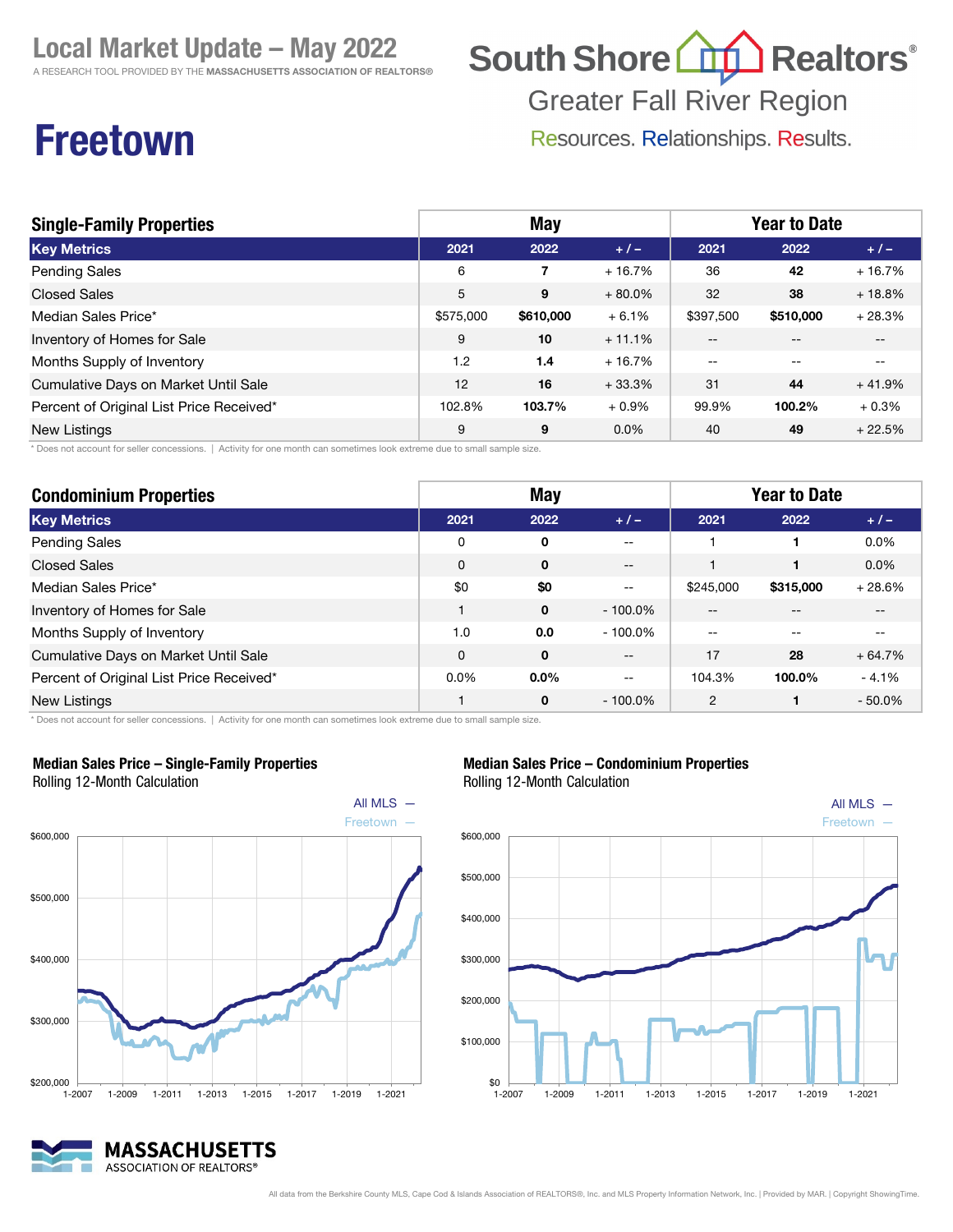A RESEARCH TOOL PROVIDED BY THE MASSACHUSETTS ASSOCIATION OF REALTORS®

# South Shore (11) Realtors<sup>®</sup>

**Greater Fall River Region** 

Resources. Relationships. Results.

## Middleborough

| <b>Single-Family Properties</b>          | <b>May</b> |           |          | <b>Year to Date</b> |           |          |  |
|------------------------------------------|------------|-----------|----------|---------------------|-----------|----------|--|
| <b>Key Metrics</b>                       | 2021       | 2022      | $+1-$    | 2021                | 2022      | $+1-$    |  |
| <b>Pending Sales</b>                     | 31         | 29        | $-6.5%$  | 101                 | 120       | $+18.8%$ |  |
| <b>Closed Sales</b>                      | 21         | 24        | $+14.3%$ | 83                  | 112       | $+34.9%$ |  |
| Median Sales Price*                      | \$520,000  | \$492,450 | $-5.3%$  | \$425,000           | \$466,000 | $+9.6%$  |  |
| Inventory of Homes for Sale              | 24         | 14        | $-41.7%$ | $- -$               | $- -$     | $- -$    |  |
| Months Supply of Inventory               | 1.0        | 0.6       | $-40.0%$ | $- -$               | --        | $- -$    |  |
| Cumulative Days on Market Until Sale     | 37         | 40        | $+8.1%$  | 38                  | 34        | $-10.5%$ |  |
| Percent of Original List Price Received* | 100.2%     | 103.8%    | $+3.6%$  | 100.5%              | 102.3%    | $+1.8%$  |  |
| New Listings                             | 24         | 28        | $+16.7%$ | 114                 | 120       | $+5.3%$  |  |

\* Does not account for seller concessions. | Activity for one month can sometimes look extreme due to small sample size.

| <b>Condominium Properties</b>            | <b>May</b>     |           |            | <b>Year to Date</b> |                |          |  |
|------------------------------------------|----------------|-----------|------------|---------------------|----------------|----------|--|
| <b>Key Metrics</b>                       | 2021           | 2022      | $+/-$      | 2021                | 2022           | $+1-$    |  |
| <b>Pending Sales</b>                     | 3              | 3         | $0.0\%$    | 12                  | 8              | $-33.3%$ |  |
| <b>Closed Sales</b>                      | $\overline{2}$ | 3         | $+50.0\%$  | 9                   | $\overline{7}$ | $-22.2%$ |  |
| Median Sales Price*                      | \$359,500      | \$385,000 | $+7.1%$    | \$312,500           | \$430,000      | $+37.6%$ |  |
| Inventory of Homes for Sale              |                | 0         | $-100.0\%$ | --                  |                | --       |  |
| Months Supply of Inventory               | 0.3            | 0.0       | $-100.0\%$ | $-$                 |                | --       |  |
| Cumulative Days on Market Until Sale     | 17             | 24        | $+41.2%$   | 40                  | 19             | $-52.5%$ |  |
| Percent of Original List Price Received* | 98.8%          | 101.8%    | $+3.0%$    | 97.7%               | 104.7%         | $+7.2%$  |  |
| New Listings                             | 2              | 3         | $+50.0%$   | 11                  | 9              | $-18.2%$ |  |

\* Does not account for seller concessions. | Activity for one month can sometimes look extreme due to small sample size.



#### Median Sales Price – Single-Family Properties

Rolling 12-Month Calculation

#### MASSACHUSETTS ASSOCIATION OF REALTORS®



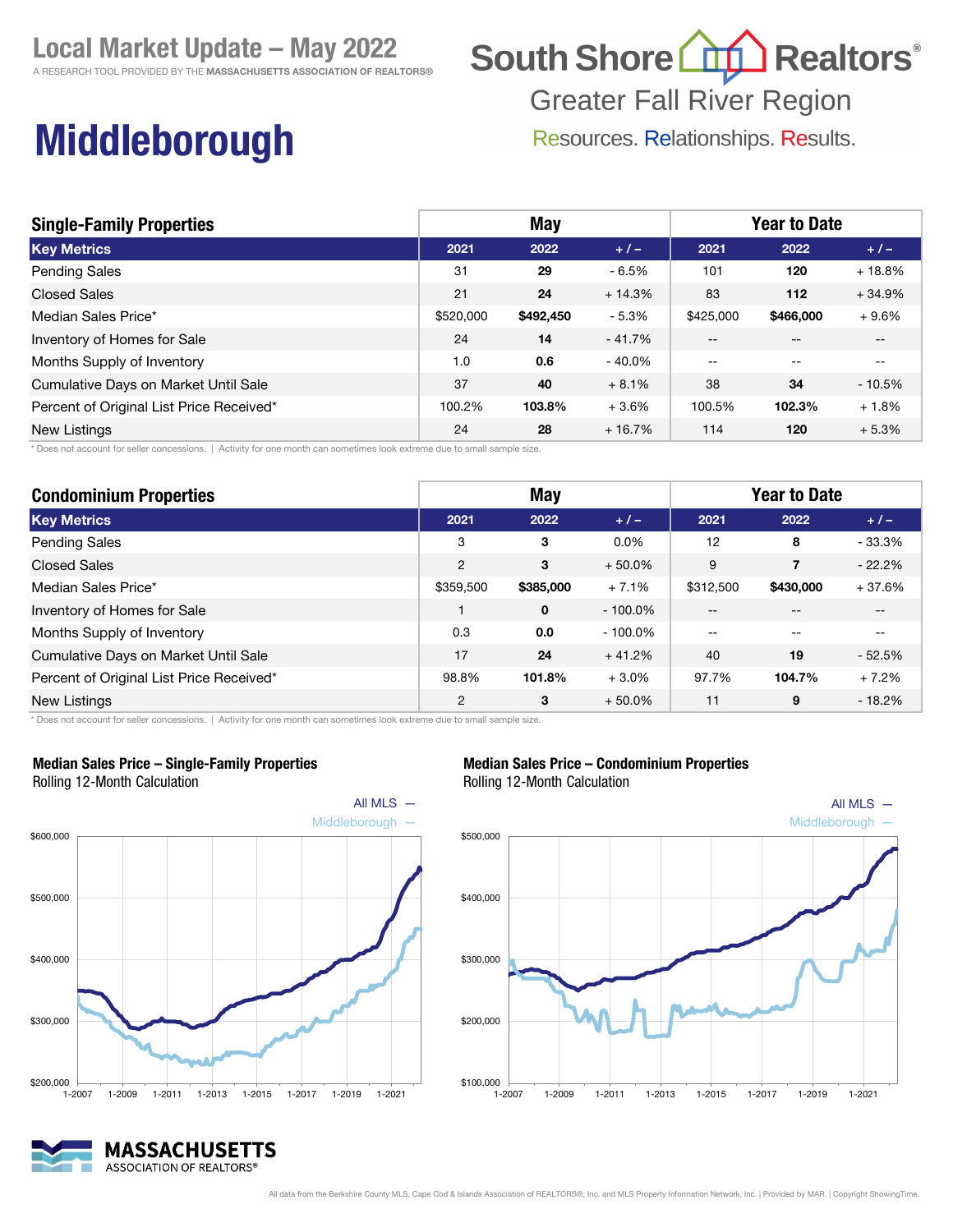A RESEARCH TOOL PROVIDED BY THE MASSACHUSETTS ASSOCIATION OF REALTORS®

## South Shore (1) Realtors<sup>®</sup>

**Greater Fall River Region** 

Resources. Relationships. Results.

## Somerset

| <b>Single-Family Properties</b>          | <b>May</b> |           |           | <b>Year to Date</b> |           |           |
|------------------------------------------|------------|-----------|-----------|---------------------|-----------|-----------|
| <b>Key Metrics</b>                       | 2021       | 2022      | $+1-$     | 2021                | 2022      | $+/-$     |
| <b>Pending Sales</b>                     | 22         | 19        | - 13.6%   | 86                  | 72        | $-16.3%$  |
| <b>Closed Sales</b>                      | 19         | 24        | $+26.3%$  | 75                  | 63        | $-16.0\%$ |
| Median Sales Price*                      | \$380,000  | \$412,500 | $+8.6%$   | \$360,000           | \$406,000 | $+12.8%$  |
| Inventory of Homes for Sale              | 13         | 11        | $-15.4%$  |                     |           | --        |
| Months Supply of Inventory               | 0.8        | 0.6       | $-25.0\%$ | $\qquad \qquad -$   | --        | --        |
| Cumulative Days on Market Until Sale     | 28         | 18        | $-35.7%$  | 29                  | 23        | $-20.7%$  |
| Percent of Original List Price Received* | 105.4%     | 101.0%    | $-4.2%$   | 101.7%              | 102.0%    | $+0.3%$   |
| <b>New Listings</b>                      | 19         | 19        | $0.0\%$   | 85                  | 82        | $-3.5%$   |

\* Does not account for seller concessions. | Activity for one month can sometimes look extreme due to small sample size.

| <b>Condominium Properties</b>            |          | <b>May</b>   |       | <b>Year to Date</b> |           |       |  |
|------------------------------------------|----------|--------------|-------|---------------------|-----------|-------|--|
| <b>Key Metrics</b>                       | 2021     | 2022         | $+1-$ | 2021                | 2022      | $+/-$ |  |
| Pending Sales                            | 0        | $\mathbf{0}$ | --    | 0                   |           |       |  |
| <b>Closed Sales</b>                      | $\Omega$ |              | $- -$ | $\Omega$            |           | --    |  |
| Median Sales Price*                      | \$0      | \$340,000    | $- -$ | \$0                 | \$340,000 | --    |  |
| Inventory of Homes for Sale              | $\Omega$ | $\mathbf{0}$ | --    | --                  |           |       |  |
| Months Supply of Inventory               | 0.0      | 0.0          | --    |                     |           |       |  |
| Cumulative Days on Market Until Sale     | $\Omega$ | 9            | --    | $\Omega$            | 9         | --    |  |
| Percent of Original List Price Received* | $0.0\%$  | 97.4%        | $- -$ | $0.0\%$             | 97.4%     | --    |  |
| New Listings                             | $\Omega$ | $\mathbf{0}$ | --    | $\Omega$            |           |       |  |

\* Does not account for seller concessions. | Activity for one month can sometimes look extreme due to small sample size.



#### Median Sales Price – Single-Family Properties Rolling 12-Month Calculation

### Rolling 12-Month Calculation

Median Sales Price – Condominium Properties



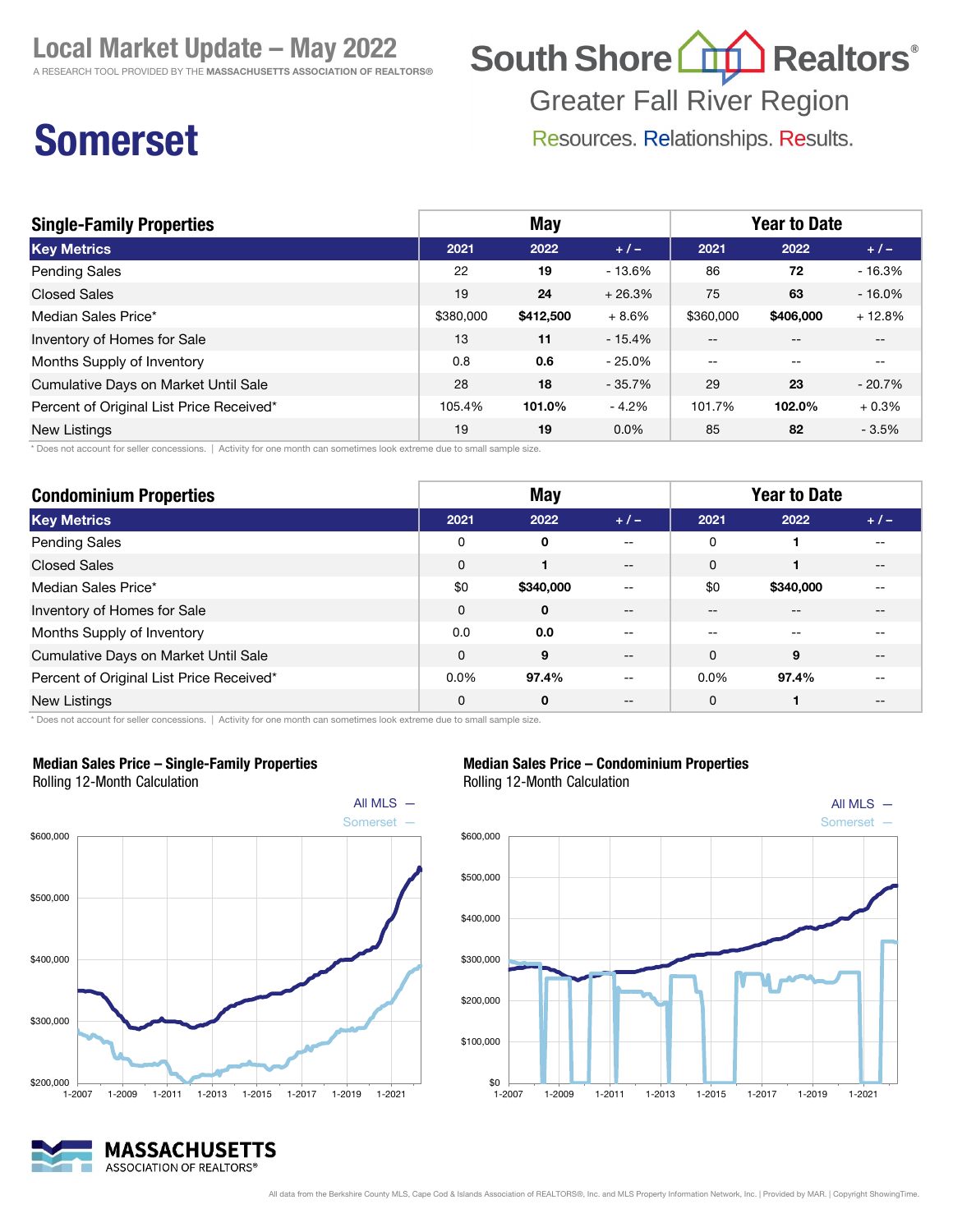A RESEARCH TOOL PROVIDED BY THE MASSACHUSETTS ASSOCIATION OF REALTORS®

## South Shore (1) Realtors<sup>®</sup>

**Greater Fall River Region** 

Resources. Relationships. Results.

### Swansea

| <b>Single-Family Properties</b>          | <b>May</b> |           |          | <b>Year to Date</b> |           |          |
|------------------------------------------|------------|-----------|----------|---------------------|-----------|----------|
| <b>Key Metrics</b>                       | 2021       | 2022      | $+/-$    | 2021                | 2022      | $+/-$    |
| <b>Pending Sales</b>                     | 9          | 17        | $+88.9%$ | 53                  | 56        | $+5.7%$  |
| <b>Closed Sales</b>                      | 12         | 17        | $+41.7%$ | 68                  | 63        | $-7.4%$  |
| Median Sales Price*                      | \$412,500  | \$501,000 | $+21.5%$ | \$371,000           | \$428,000 | $+15.4%$ |
| Inventory of Homes for Sale              | 19         | 16        | $-15.8%$ | --                  |           | --       |
| Months Supply of Inventory               | 1.1        | 1.0       | $-9.1%$  | --                  | --        | $- -$    |
| Cumulative Days on Market Until Sale     | 36         | 20        | $-44.4%$ | 29                  | 40        | $+37.9%$ |
| Percent of Original List Price Received* | 104.1%     | 104.3%    | $+0.2%$  | 102.6%              | 99.8%     | $-2.7%$  |
| <b>New Listings</b>                      | 12         | 14        | $+16.7%$ | 68                  | 71        | $+4.4%$  |

\* Does not account for seller concessions. | Activity for one month can sometimes look extreme due to small sample size.

| <b>Condominium Properties</b>            | <b>May</b> |              |       | <b>Year to Date</b> |              |            |
|------------------------------------------|------------|--------------|-------|---------------------|--------------|------------|
| <b>Key Metrics</b>                       | 2021       | 2022         | $+1-$ | 2021                | 2022         | $+/-$      |
| <b>Pending Sales</b>                     | 0          |              | $- -$ |                     | $\mathbf{2}$ | $+100.0\%$ |
| <b>Closed Sales</b>                      | $\Omega$   | $\mathbf{0}$ | $- -$ |                     | $\mathbf{2}$ | $+100.0\%$ |
| Median Sales Price*                      | \$0        | \$0          | $- -$ | \$295,000           | \$265,500    | $-10.0%$   |
| Inventory of Homes for Sale              | 0          | 0            | --    | --                  |              | --         |
| Months Supply of Inventory               | 0.0        | 0.0          | $- -$ | --                  |              | $- -$      |
| Cumulative Days on Market Until Sale     | 0          | 0            | $- -$ | 23                  | 19           | $-17.4%$   |
| Percent of Original List Price Received* | $0.0\%$    | $0.0\%$      | --    | 100.0%              | 100.7%       | $+0.7%$    |
| New Listings                             | $\Omega$   |              | $- -$ |                     | 3            | $+200.0\%$ |

\* Does not account for seller concessions. | Activity for one month can sometimes look extreme due to small sample size.



#### Median Sales Price – Single-Family Properties Rolling 12-Month Calculation

#### Median Sales Price – Condominium Properties Rolling 12-Month Calculation